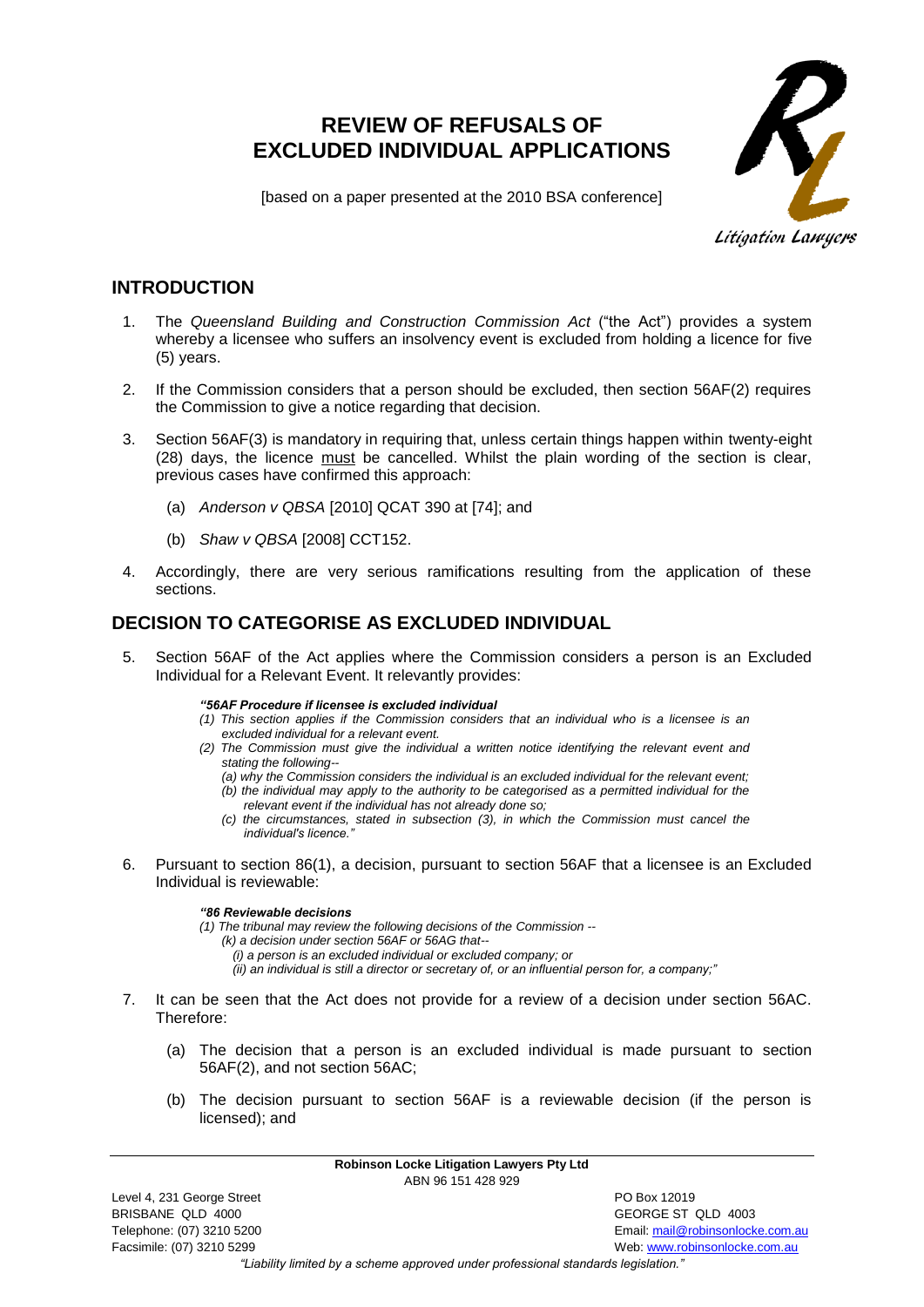- (c) The definition of "Excluded Individual" is contained in section 56AC.
- 8. Section 56AC of the Act which provides:

#### *"Excluded individuals and excluded companies*

- *(1) This section applies to an individual if--*
	- *(a) after the commencement of this section, the individual takes advantage of the laws of bankruptcy or becomes bankrupt (relevant bankruptcy event); and*
	- *(b) 5 years have not elapsed since the relevant bankruptcy event happened.*
- *(2) This section applies to an individual if-*

*(a) after the commencement of this section, a company, for the benefit of a creditor:*

- *(i) has a provisional liquidator, liquidator, administrator or controller appointed; or*
- *(ii) Is wound up, or is ordered to be wound up; and*
- *(b) 5 years have not elapsed since the event mentioned in paragraph (a)(i) or (ii) (relevant company event) happened; and*
- *(c) the individual-*
- *(i) was, when the relevant company event happened, a director or secretary of, or an influential person for, the company; or*
- *(ii) was, at any time after the commencement of this section and within the period of 1 year immediately before the relevant company event happened, a director or secretary of, or an influential person for, the company.*

*(3) If this section applies to an individual because of subsection (1), the individual is an excluded individual for the relevant bankruptcy event.* 

*(4) If this section applies to an individual because of subsection (2), the individual is an excluded individual for the relevant company event."*

*(5) An excluded individual for a relevant bankruptcy event (the first event) does not also become an*  excluded individual for another relevant bankruptcy event (the other event) if the first event and the *other event are both consequences flowing from what is, in substance, the one set of circumstances applying to the individual.* 

*(6) An excluded individual for a relevant company event (the first event) does not also become an excluded individual for another relevant company event (the other event) if the first event and the other event are both consequences flowing from what is, in substance, the one set of circumstances applying to the company.* 

*(7) A company is an excluded company if an individual who is a director or secretary of, or an influential person for, the company is an excluded individual for a relevant event."*

#### 9. It should be noted that:

- (a) The wording of section 56AC is not limited to licensee. Hence a decision could be made that a non-licensee is an excluded individual;
- (b) A non-licensee does not appear to have a right of review by virtue of the wording of section 86(1)(k); and
- (c) There is no time limit as to when the decision could be made.

# **APPROACH TO THESE SECTIONS IN THIS PAPER**

- 10. In this paper it is proposed to deal with:
	- (a) Firstly, scenarios for Relevant Bankruptcy Event;
	- (b) Secondly Relevant Company Event;
	- (c) Some miscellaneous points; and
	- (d) Discussion regarding some CCT cases.

# **RELEVANT BANKRUPTCY EVENT**

- 11. The wording of section 56AC makes it clear that, in the bankruptcy context, there are two (2) situations in which the section applies, namely:
	- (a) Where an individual "*takes advantage of the laws of bankruptcy*"; and the second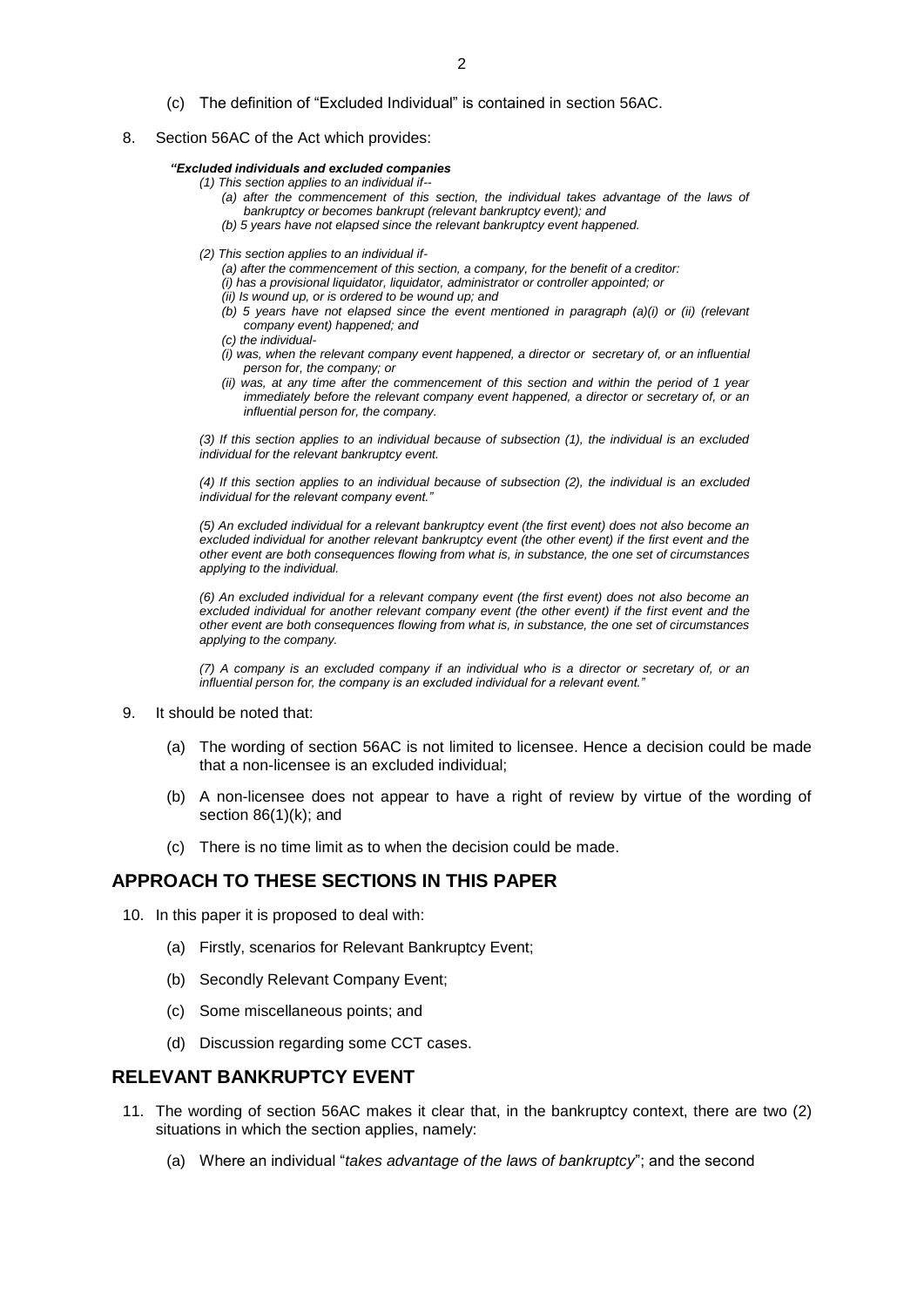(b) Where an individual "*becomes bankrupt*".

# **"takes advantage of the laws of bankruptcy"**

- 12. There is no definition in the Act for the expression "takes advantage of the laws of bankruptcy".
- 13. Although this expression has been used in a number of other Acts in Queensland, there appears to have been no judicial (ie court) consideration of its meaning. This was considered at length in the Appeal Tribunal decision of *QBSA v Meredith* [2010] QCATA 50. In that decision Justice Wilson stated:

*"[15] Whatever the proper meaning of the expression "takes advantage of the laws of bankruptcy", it was plainly intended to have a different meaning from "becomes bankrupt".*

*[16] The phrase "take advantage of" is, in its ordinary meaning, synonymous with "use". Here, Mr Meredith entered into bankruptcy but then, as is uncontentious, his creditors voted in favour of accepting a composition under s 73 of the BA, leading to annulment. In the context of s 56AC, then, applying the ordinary meaning of the phrase can lead to results that are unreasonable: for example,*  that a person might find themselves categorised as an excluded individual if they use the laws of *bankruptcy to have their bankruptcy annulled.*

*[17] The Acts Interpretation Act 1954 permits consideration of extrinsic material capable of assisting interpretation if the ordinary meaning of words leads to a result that is unreasonable."*

14. Accordingly, His Honour Justice Wilson quoted the Explanatory Note and the Second Reading Speech, when the sections were first introduced in the Act by amendments made in 1999. The explanatory memorandum to the Bill relevantly provided:

> *"Clause 27 inserts a new Part 3A – Excluded and Permitted Individuals and Permitted Companies. A major deficiency with the existing regulatory structure has been the ability of defaulting contractors to restructure their corporate structure to re-emerge as a 'phoenix' company following cancellation of a licence. This new part is designed to remove individuals who have demonstrated their incapacity to manage finances from the building industry for a 5 year period.(emphasis added)"*

## 15. The following was said by the Honourable JC Spence in the Second Reading speech:

*"…the Bill contains provisions to prevent bankrupts and persons associated with bankruptcy from holding or being associated with a building contractor's licence for a period of 5 years ... The scheme introduced by the Bill provides for `excluded individuals' who may not hold a licence. These are bankrupts or individuals who take advantage of the laws of bankruptcy such as through entering into a `part X arrangement' with creditors or who are associated with a failed company. They will be "excluded individuals" for five years from the relevant event. (emphasis added)"*

16. Further His Honour Justice Wilson said:

*"[23] Even without the assistance of the extrinsic material it is tolerably clear from the provision itself that it is intended to be a broad catch-all for persons who, by whatever means, relieve themselves of the whole or part of their debts by going into bankruptcy; and that, by the phrase, the legislature*  intended that any use of the laws of bankruptcy to that end would be caught, and lead to the *licensee becoming an excluded individual.* 

*[28] The learned member fell into error, with respect, in deciding the question whether or not Mr Meredith had taken advantage of the laws of bankruptcy when, for the reasons given here, that was apt to describe what had occurred and sufficient to warrant the QBSA to consider, under s 56AF,*  that he was an excluded individual by reason of what had occurred (the relevant bankruptcy event).

- 17. Clearly therefore, a person takes advantage of the laws of bankruptcy:
	- (a) If they enter a Part IX or Part X arrangement;
	- (b) Lodge a debtor's petition;
	- (c) If they achieve an annulment by putting forward a composition which is accepted by his or her creditors in accordance with either section 74 or 153A of the *Bankruptcy Act*.
- 18. Note it is possible to annul a bankruptcy pursuant to section 153B *Bankruptcy Act* if the bankruptcy order ought not to have been made. Such an annulment is probably not "taking advantage of" the laws of bankruptcy.

# **"becomes bankrupt"**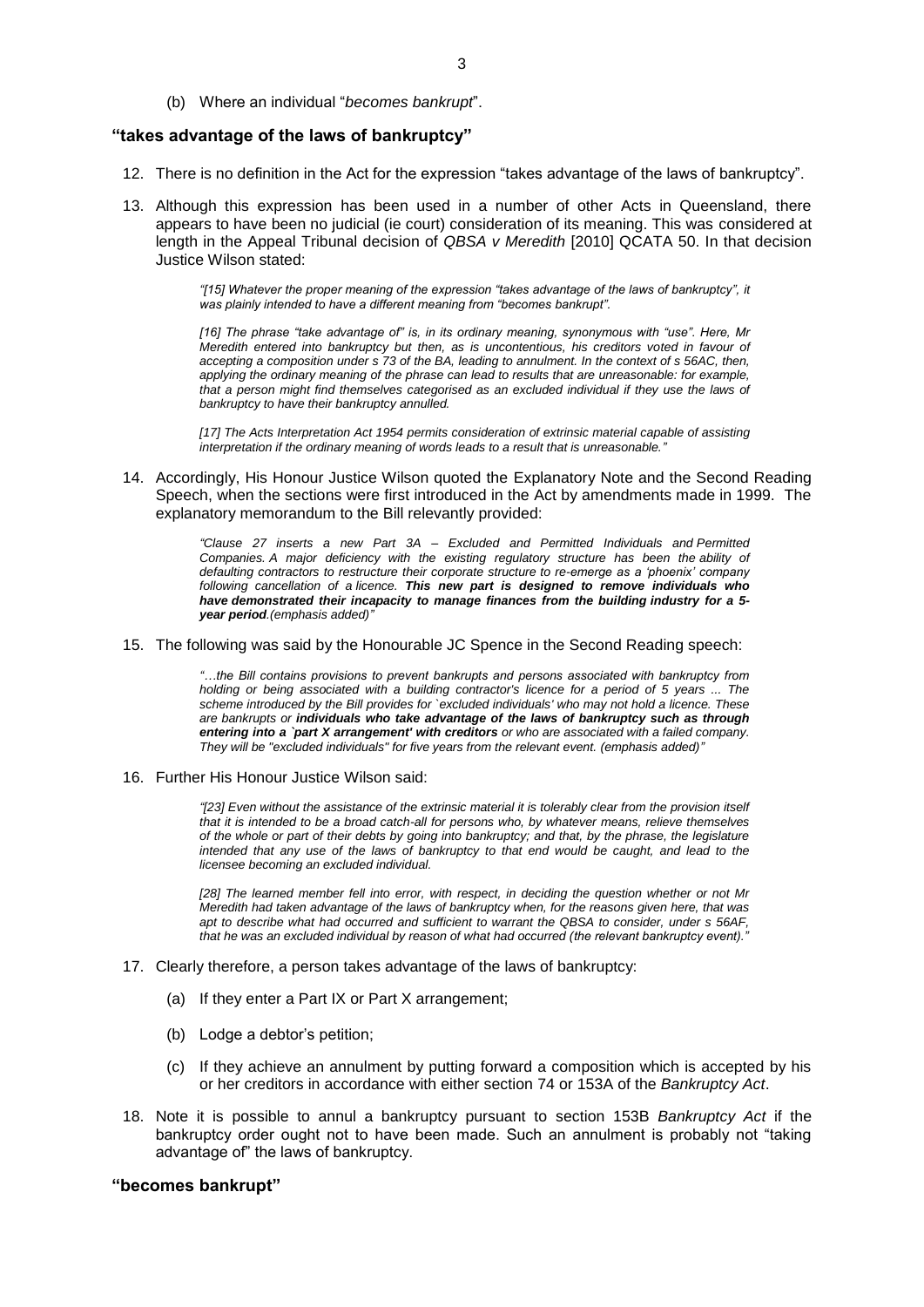- 19. The term "becomes bankrupt" is interpreted in the context of licensing legislation to refer to the fact that a person did, in fact, become bankrupt. Bankruptcy law in respect of annulment is to the effect that, upon annulment, the bankruptcy is retrospectively removed. That however is irrelevant legal fictions do not change what occurred.
- 20. In *QBSA v Meredith* (cited above) Justice Wilson indicated that:

*"[24] … Mr Meredith is in any event caught by the phrase "becomes bankrupt". An annulment has the effect of putting the bankrupt back in the position they would have been in if the bankruptcy had never occurred but, as Hill J observed in Oates v Commissioner of Taxation [1990] FCA 510, the*  fact that legislation uses the words "becomes bankrupt" does not mean that the phrase has the same meaning as it does in the BA. The meaning of the phrase must be discovered in the context of *the legislation in which it appears, and the purpose of that legislation.* 

*[25] The question becomes, then, whether the expression as it is used in s 56AC is properly understood to mean "becomes bankrupt and the bankruptcy has not subsequently been annulled" or whether the words are to be construed as applying whether or not an annulment has occurred.* 

*[26] The phrase falls to be considered in the context of legislation focussing upon the qualities to be*  exhibited by a person who ought properly be licensed under it. The focus is upon the act itself, not *its legal effects; the only question to be asked under the subsection is whether or not the individual has "become" bankrupt.*

*[27] Again, the focus of the legislation is upon the contractor's suitability to hold a licence, by reference to his or her capacity for financial management and, in particular, demonstrated ability to remain liquid. It is this financial ability upon which the subsection focuses. Once that is appreciated, the phrase "becomes bankrupt" in this discrete legislation refers not to the provisions of the BA, or the consequences of annulment under it but, rather, to the fact of bankruptcy.*

[28] The learned member fell into error, with respect, .... In addition, because the alternative phrase *"becomes bankrupt" also applies the Authority was entitled, too, to form the conclusion that he was again an excluded individual."*

- 21. There is also a careful analysis of the issues, consideration of the cases and conclusion of Giles JA in *Union Club v Lord Battenberg* (2006) 66 NSWLR 1 as set out in paragraphs 21 to 81 of his decision as to the effect at law of the annulment of a bankruptcy.
- 22. As Hill J did in *Oates* (cited above), the question may be tested by example:
	- (a) Where an individual who has been the subject of a sequestration order subsequently successfully appeals that order, the conclusion to be reached is that the person should never have become bankrupt in the first place. Such a situation may arise where there was a mistake made as to the identity of the person or for some reason inconsistent with the person having demonstrated their incapacity to manage their finances. Should the expression "becomes bankrupt" be construed as applying whether or not an annulment of the bankruptcy has occurred this would result in an unintended consequence, namely that a person who had not demonstrated their incapacity to manage their finances being an excluded person;
	- (b) The alternative case to be considered is that such as the present where an individual is made bankrupt but obtains an annulment in circumstances where a composition was accepted by that person's creditors. In such a situation the person has demonstrated their incapacity to manage their finances. If the construction of the expression "becomes bankrupt" is understood to mean "becomes bankrupt and the bankruptcy has not subsequently been annulled" this would have the effect that the person was not an excluded individual by reason of the fact of becoming bankrupt. However, the person would nevertheless be an excluded individual because the alternate condition that the person had "take[n] advantage of the laws of bankruptcy" would have been satisfied.

### 23. Therefore:

- (a) "Becomes bankrupt" has its ordinary meaning;
- (b) Annulment by payment of creditors does not change the fact that a person was bankrupted;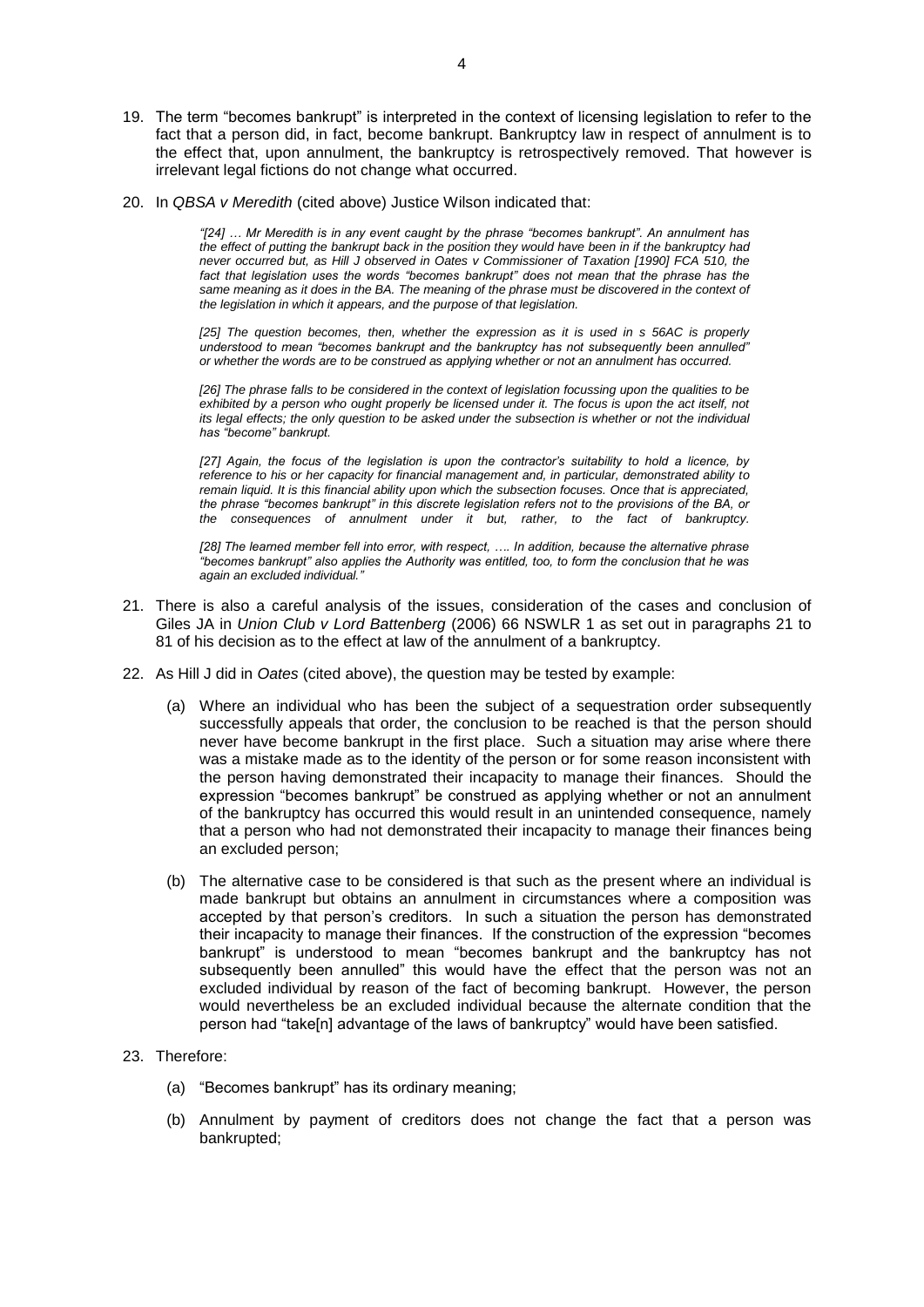(c) Annulment or overturning of a sequestration order where it should not have occurred in the first place does not fall within "becomes bankrupt". Note this last point is not tested by any decision.

# **RELEVANT COMPANY EVENT**

- 24. In relation to a Relevant Company Event, an individual is an Excluded Individual if:
	- (a) A company is wound up, or appoints an administrator, or has a controller appointed;
	- (b) The winding up or administration was "for the benefit of a creditor".
	- (c) The person was a director or influential person at the time or within the previous twelve (12) months of that company;

### **"Provisional liquidator, liquidator, administrator or controller appointed"**

- 25. The various types of insolvency events is not discussed or defined in the Act. Clearly therefore, the terms should be understood in their context in the law generally – which means in accordance with the Corporations Act.
- 26. A liquidator or provisional liquidator appointed in any winding up.
- 27. An administrator is appointed by the directors of the company pursuant to section 436A of the Corporations Act:

#### *"Company may appoint administrator if board thinks it is or will become insolvent*

- *(1) A [company](http://www.austlii.edu.au/au/legis/cth/consol_act/ca2001172/s9.html#company) may, by writing, appoint an [administrator](http://www.austlii.edu.au/au/legis/cth/consol_act/ca2001172/s9.html#administrator) of the [company](http://www.austlii.edu.au/au/legis/cth/consol_act/ca2001172/s9.html#company) if the [board](http://www.austlii.edu.au/au/legis/cth/consol_act/ca2001172/s9.html#board) has resolved to the effect that:* 
	- *(a) in the opinion of the [directors](http://www.austlii.edu.au/au/legis/cth/consol_act/ca2001172/s9.html#director) voting for the resolution, th[e company](http://www.austlii.edu.au/au/legis/cth/consol_act/ca2001172/s9.html#company) is [insolvent,](http://www.austlii.edu.au/au/legis/cth/consol_act/ca2001172/s9.html#insolvent) or is likely to becom[e insolvent](http://www.austlii.edu.au/au/legis/cth/consol_act/ca2001172/s9.html#insolvent) at some future time; and*
	- *(b) a[n administrator](http://www.austlii.edu.au/au/legis/cth/consol_act/ca2001172/s9.html#administrator) of the [company](http://www.austlii.edu.au/au/legis/cth/consol_act/ca2001172/s9.html#company) should be appointed."*
- 28. A controller is defined by section 9 of the Corporations Act to be:

*""controller" , in relation t[o property](http://www.austlii.edu.au/au/legis/cth/consol_act/ca2001172/s9.html#property) of a [corporation,](http://www.austlii.edu.au/au/legis/cth/consol_act/ca2001172/s9.html#corporation) means:* 

- *(a) a [receiver,](http://www.austlii.edu.au/au/legis/cth/consol_act/ca2001172/s9.html#receiver) or [receiver and manager,](http://www.austlii.edu.au/au/legis/cth/consol_act/ca2001172/s9.html#receiver_and_manager) of that [property;](http://www.austlii.edu.au/au/legis/cth/consol_act/ca2001172/s9.html#property) or*
- *(b) anyone else who (whether or not as agent for the [corporation\)](http://www.austlii.edu.au/au/legis/cth/consol_act/ca2001172/s9.html#corporation) is in [possession,](http://www.austlii.edu.au/au/legis/cth/consol_act/ca2001172/s9.html#possession) or has [control,](http://www.austlii.edu.au/au/legis/cth/consol_act/ca2001172/s9.html#control) of that [property](http://www.austlii.edu.au/au/legis/cth/consol_act/ca2001172/s9.html#property) for the purpose of enforcing [a charge;](http://www.austlii.edu.au/au/legis/cth/consol_act/ca2001172/s9.html#charge) and has a meaning affected by paragraph 434F(b) (which [deals](http://www.austlii.edu.au/au/legis/cth/consol_act/ca2001172/s9.html#deal) with 2 or more [persons](http://www.austlii.edu.au/au/legis/cth/consol_act/ca2001172/s9.html#person)*
- *appointed as [controllers\)](http://www.austlii.edu.au/au/legis/cth/consol_act/ca2001172/s9.html#controller)."*
- 29. Accordingly "a controller" means a Receiver or a Controller. Note that a Receiver could be appointed either by a court or by a secured creditor pursuant to a security document.

#### **"For the benefit of a creditor"**

- 30. Whilst these words appear simple, in practice they raise a number of complicated issues. Eg what if there were no assets and it was not intended that any creditor benefit from the winding up?
- 31. There is no clear indication in cases as to what this phrase means. In both *Gallagher* and *Corcoran* an example of when this applies was given, but no general principle was enunciated.
- 32. For that reason, I have attempted to work out a general principle as to when the section is triggered. Previously, I have submitted that whether or not an insolvency event is "for the *benefit of a creditor*" depends upon the purpose or likely effect of that event (ie either might trigger the section), and not proof that an amount of money has been received.
- 33. I have come to the conclusion recently that this is not the most correct approach. There is High Court authority for the proposition that the words of a statute should interpreted based upon their meaning and not be substituted for a test based on other words. On that basis, my proposed test must be wrong.
- 34. What can be said is that, whether or not an insolvency of a company is "for the benefit of a creditor" :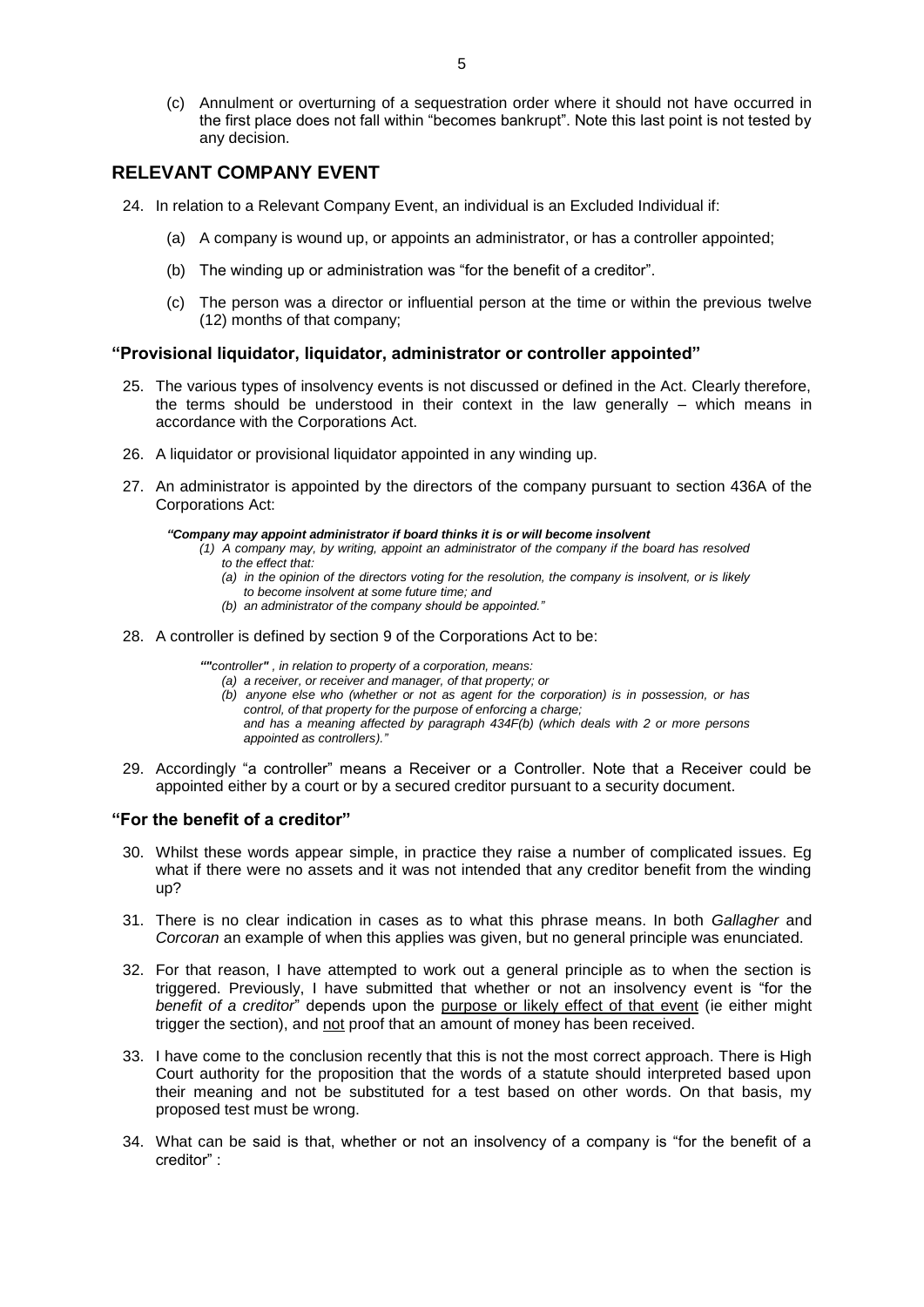- (a) The words do not state that the insolvency must be instigated by a creditor (which is confirmed in *Corcoran*, unreported QCAT QR-027-09 on 21 December 2010 at para 15.
- (b) The nature of the benefit to creditor *might* be monetary, but it might also be the comfort of knowing that an independent administrator or liquidator has been appointed to manage the company in the interests of creditors. This point was discussed in *Gallagher v QBSA* [2010] QCAT 383 at paragraphs 60 to 62 and in *Corcoran* at [23]. Per Rick Oliver in Gallagher at [61]:

*"Creditors can benefit in many ways as a consequence of the appointment of liquidators. It is obviously a benefit to creditors just to have liquidators investigate the company's accounts to ascertain if there are any assets available to creditors, preference payments or debtors. In my view the very appointment of a liquidator can be said to be a benefit to creditors."*

- (c) Consistent with this, it can be observed that the words do not require that a benefit has actually been received. Hypothetically, this must be correct, as if it was the case that the Authority must wait until a liquidator declares to dividend to enable the Authority to identify a monetary benefit, then it would impossible to determine if a corporate insolvency was for the benefit of a creditor until many, many months after the event. That would be absurd.
- (d) A creditor who was considering chasing payment of a debt will receive the benefit of knowing the financial position – namely that the debt is no longer payable. Hence another benefit that a creditor might receive is the ability to write off a debt as irrecoverable for tax purposes – or even to trigger the right to claim pursuant to debt insurance.
- (e) Upon liquation, the ATO no longer has to monitor the debt of a delinquent company and to expend resources assessing interest and penalties. Hence when the ATO is a creditor, it receives a benefit of closure, whether or not a dividend is received.
- 35. It is helpful to consider the effect of the words "*for the benefit of a creditor*" in relation to different types of corporate insolvency events:
	- (a) Winding up in insolvency by the Court upon application filed by a creditor: Clearly such a winding up is at the request of a creditor. There is no need to embark upon an enquiry to see if the liquidator recovers funds and pays a dividend.
	- (b) Administration of a Company: By section 436A(1) of the *Corporations Act*, for the directors of a company to appoint an administrator, the director must consider that the company is insolvent or likely to become insolvent at some time in the future – therefore there must be creditors. One of the objectives of an administration of a company, as defined in section 435A, is to administer the affairs of the company in a way that results in a better return to creditors. Consequently, the appointment of an administrator must be for the benefit of a creditor.
	- (c) Appointment of Receiver by a secured creditor: Clearly, this would be for the benefit of a creditor.
	- (d) Appointment of Receiver by a court: The Supreme Court has inherent jurisdiction to appoint a receiver where it appears to the Court to be just or convenient to do so. This is usually done on an interim basis to secure assets pending the outcome of litigation. Unless there are no creditors therefore, it can be seen that this has the purpose, and the effect, of securing assets – hence benefitting creditors who can thereby be paid.
	- (e) Creditors' Voluntary Liquidation: In a creditors' voluntary liquidation, the company must be insolvent, by application of the *Corporations Act*.
	- (f) Members' Voluntary Liquidation: A members' voluntary wind up is not be for the benefit of a creditor. That is, it is a statutory pre-requisite of a members' voluntary winding up that there is a declaration of solvency and all creditors are paid. Hence the winding up is not for the benefit of a creditor;
	- (g) Winding up due to oppression or deadlock: Where a company is wound up due to deadlock between directors or perhaps oppression of a minority shareholder, the winding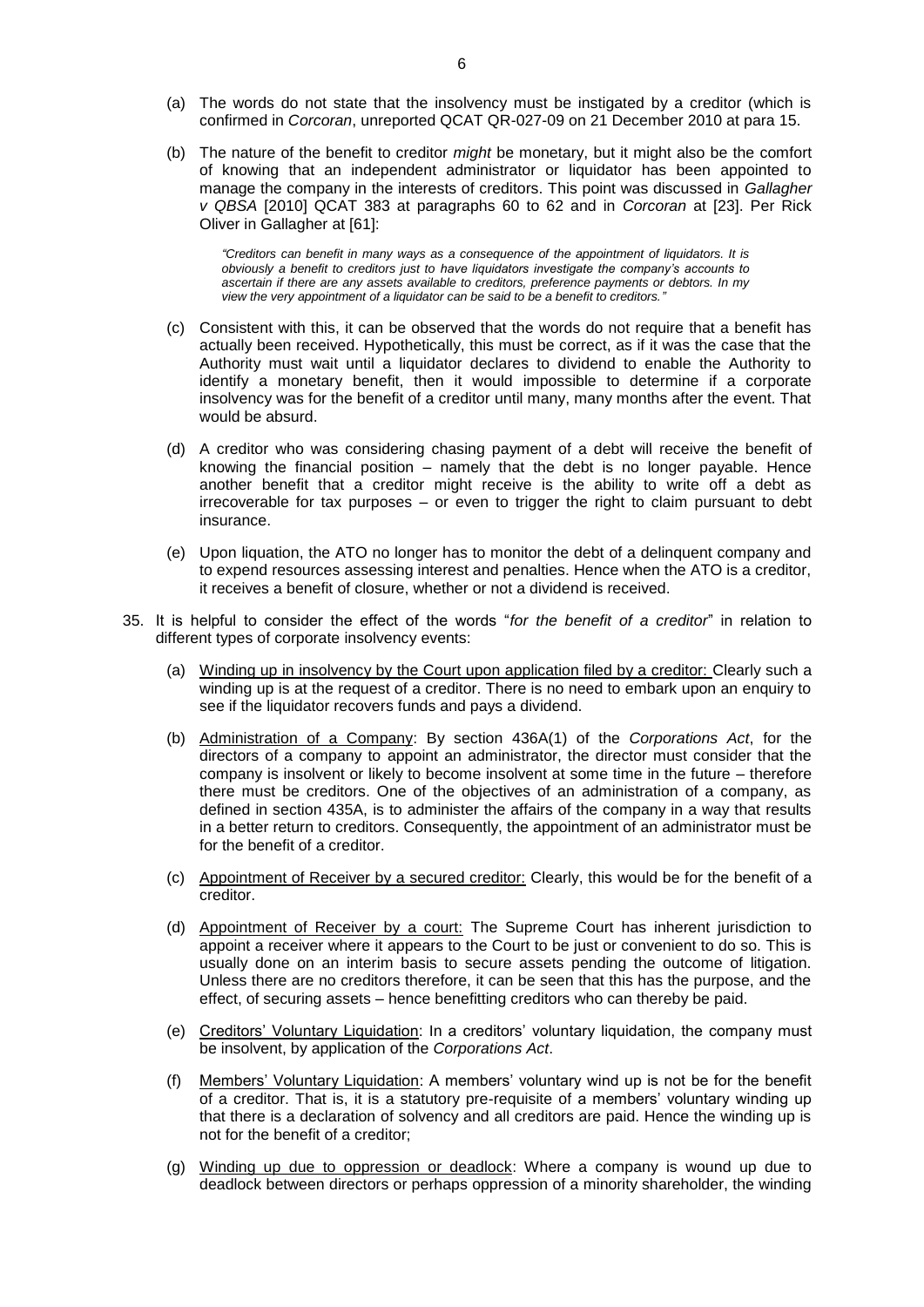up may not be for the benefit of a creditor. However, where deadlock or oppression has prevented or delayed payments to creditors, then the winding up would be for the benefit of a creditor. Hence again, it does not matter that a benefit has or has not been received by a creditor. The purpose or effect of this type of winding up might benefit a creditor;

- 36. The simple analogies above regarding the above situations show that it is absurd to suggest that for a creditor to receive a benefit a monetary receipt must first be identified to have been received.
- 37. It cannot possibly be the parliamentary intent that the Authority wait see if a dividend is paid, or whether a liquidator pursues preferences or insolvent trading, or event to consult each creditor to ascertain if they have received a tax benefit or a debt insurance payment.
- 38. In this case, the liquidation was a Creditors' Voluntary Liquidation and there were in fact creditors. Hence, the administration of the company in this matter was for the benefit of a creditor.

### **"Director or secretary or influential person for the Company within the 12 months prior to the Relevant Event"**

- 39. The term "director" is not defined by the Act. A person appointed as a director of a company is, of course, a director.
- 40. In the *Corporations Act* the definition of director is extended:

**""director"** of a [company](http://www.austlii.edu.au/au/legis/cth/consol_act/ca2001172/s9.html#company) or othe[r body](http://www.austlii.edu.au/au/legis/cth/consol_act/ca2001172/s9.html#body) means:

- (a) [a person](http://www.austlii.edu.au/au/legis/cth/consol_act/ca2001172/s9.html#person) who:
	- (i) is appointed to the position of [a director;](http://www.austlii.edu.au/au/legis/cth/consol_act/ca2001172/s9.html#director) or
	- (ii) is appointed to the position of an alternate [director](http://www.austlii.edu.au/au/legis/cth/consol_act/ca2001172/s9.html#director) and is acting in that capacity; regardless of the name that is given to their position; and
- (b) unless the contrary intention appears, [a person](http://www.austlii.edu.au/au/legis/cth/consol_act/ca2001172/s9.html#person) who is not validly appointed as [a director](http://www.austlii.edu.au/au/legis/cth/consol_act/ca2001172/s9.html#director) if: (i) they act in the position of a [director;](http://www.austlii.edu.au/au/legis/cth/consol_act/ca2001172/s9.html#director) or
	- (ii) the [directors](http://www.austlii.edu.au/au/legis/cth/consol_act/ca2001172/s9.html#director) of th[e company](http://www.austlii.edu.au/au/legis/cth/consol_act/ca2001172/s9.html#company) o[r body](http://www.austlii.edu.au/au/legis/cth/consol_act/ca2001172/s9.html#body) are accustomed to act in accordance with the [person's](http://www.austlii.edu.au/au/legis/cth/consol_act/ca2001172/s9.html#person) instructions or wishes."
- 41. In view of the inclusion of an influential person in the Act, it is not necessary to consider whether the meaning of director is wide or narrow – though it might on occasion be useful to consider this point.
- 42. A company search will show if someone is a secretary.
- 43. The dictionary to the Act includes a definition of "influential person":

"*influential person, for a company, means an individual, other than a director or secretary of the company, who is in a position to control or substantially influence the conduct of the company's affairs, including, for example, a shareholder with a significant shareholding, a financier or a senior employee.*"

- 44. That definition clearly refers to a person who is in a position to exercise control and is not governed by proof that a person actually did exercise control. This was accepted by Peta Stilgoe in *McClintock*, though that matter has proceeded to a hearing and a decision should be given soon.
- 45. This accords with common sense, as Part 3A of the Act is aimed at making persons who are influential in a company being accountable to show they took all reasonable steps to avoid the coming into existence of a Relevant Event.
- 46. The definition includes a substantial shareholder. As to what degree of shareholding is required is open for debate. Note that s. 9 of the Corporations Act defines a "substantial holding" as 5% or more of voting shares in a company - though I anticipate that is used in relation to public companies.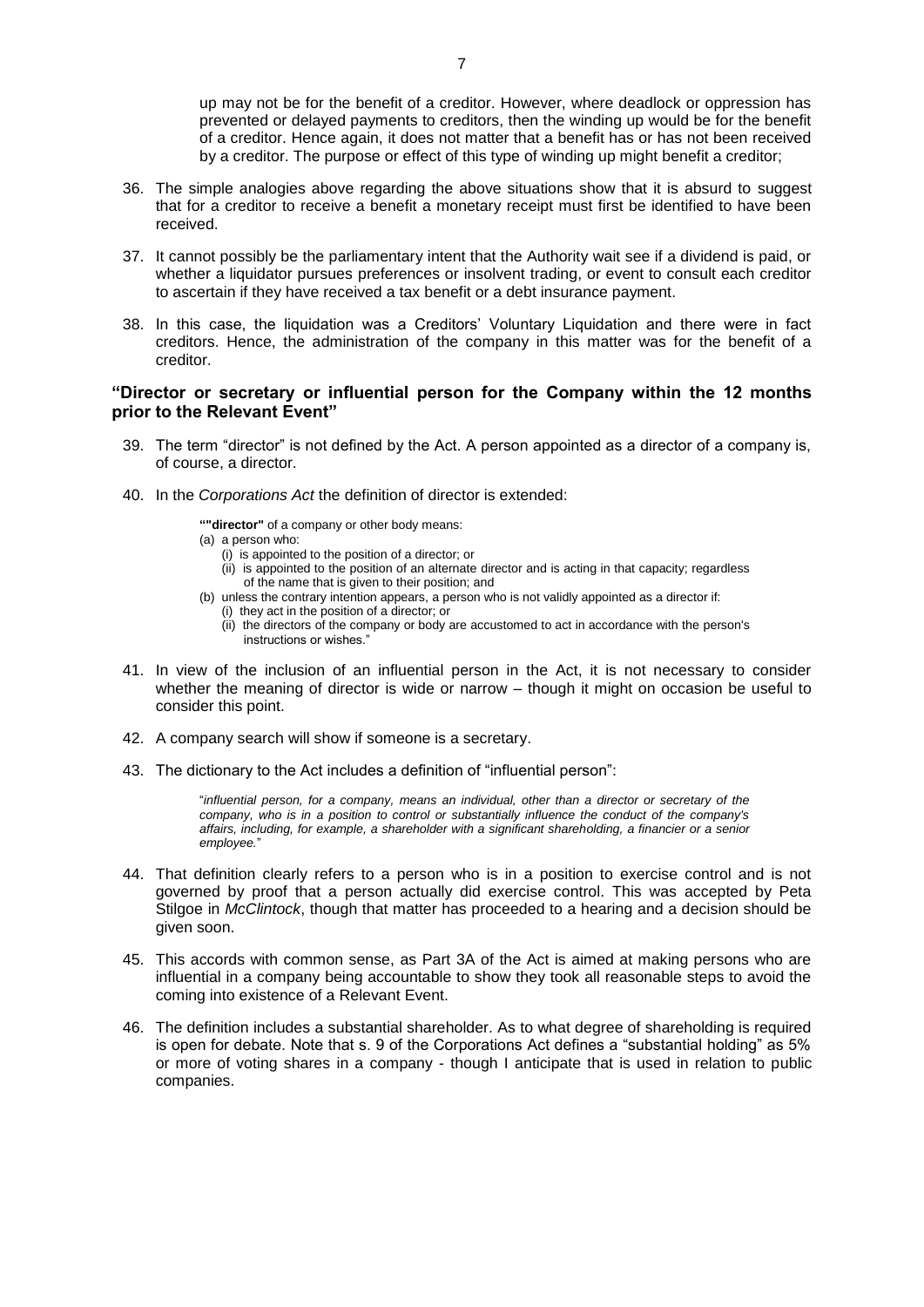# **MISCELLANEOUS POINTS**

# **TERMINATION OF A WINDING UP**

- 47. Pursuant to section 482 of the Corporations Act, a Court can terminate a winding up. What is the effect of a termination upon whether a "Relevant Company event" has occurred?
- 48. Similar to the bankruptcy situation, a winding up could be terminated if:
	- (a) The order was made wrongly. The law appears to be that a court will not terminate a winding up, even where there is irregularity, unless it is satisfied as to the company's solvency (there are a number of cases cited on this point in the CCH Corporations Reporter at 148-000). However where there is a *fundamental* irregularity, some cases allow that the winding up be terminated without proof of solvency; or
	- (b) All creditors have been paid. This also might occur if the liquidator appoints an administrator and a Deed of Company Arrangement is entered resulting in payment in full.
- 49. There does not appear to be any QCAT case on this. However consistent with *Meredith*, it is suggested that:
	- (a) If a winding up occurred as a result of solvency and payment to creditors in full, then termination of the winding up does not affect the fact that a winding up did occur;
	- (b) If a winding up was terminated due to fundamental irregularity and the order should never have been made, then that probably is not a winding up probably does not trigger the exclusion process.

## **WAIVER/ESTOPPEL**

- 50. What if, after a Relevant Event, in the course of renewing a licence the Applicant discloses that a relevant event occurred, but notwithstanding this, the Commission renewed the licence. Can the Applicant claim estoppel? Can the Commission waive compliance with a statute?
- 51. Estoppel will not operate in conflict with a statute or to negative the operation of a statute.
- 52. The doctrine of estoppel was not enforced in previous cases where it was taken to be in conflict with a statutory requirement. See:
	- (a) *Considine v Citicorp Australia Ltd* [1981] 1 NSWLR 657
	- (b) *Beesly v Hallwood Estates Ltd* [1960] 1 WLR 549
- 53. A right or duty conferred by legislation does not cease to exist because of a delay in exercising that right or duty. See *R v Ruddick* (1928) 62 OLR 24.
- 54. Also, rights existing by virtue of a statute cannot be waived where the benefit is one of public policy. The Act gives powers and obligations to an agency which operates for the benefit of the community. Therefore, the Commission's power to classify the Applicant as an Excluded Individual given under statute cannot be waived.
- 55. In any event, the concept of estoppel requires reliance to detriment upon a representation eg see *Commonwealth v Verwayen* (1990) 170 CLR 394 at 409; 95 ALR 321; 64 ALJR 540.
- 56. By licence renewal, QBCC does not represent to the Applicant that the Applicant is not an Excluded Individual. Also, there cannot be any action taken by the Applicant to his detriment in reliance on an assumption that he was not an excluded individual.
- 57. Therefore, both by operation of law, plus also consideration of the alleged estoppel, there cannot be waiver of the statutory obligation to categorise a person as an Excluded Individual.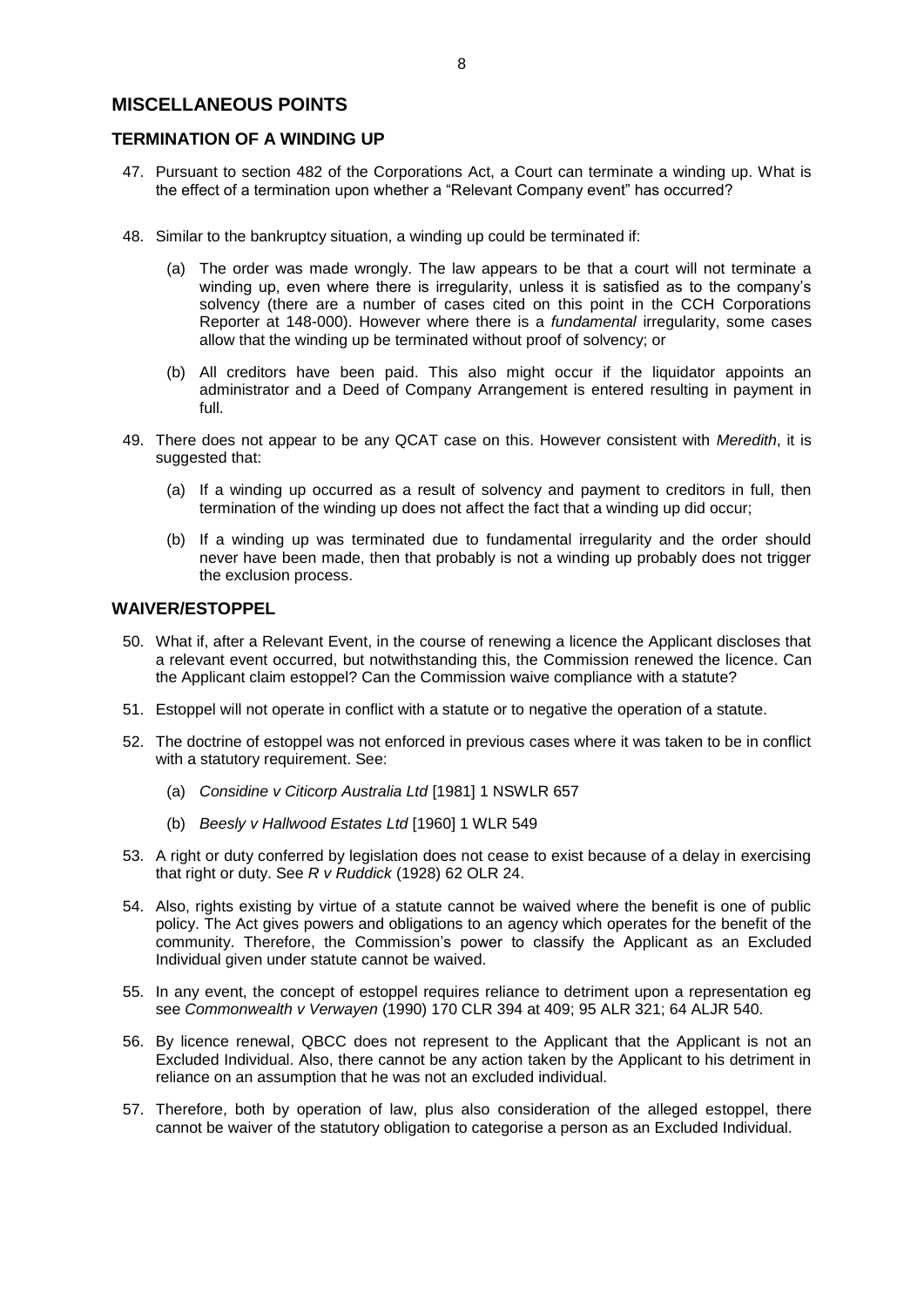### **COMMENTS REGARDING SOME CCT CASES**

- 58. A number of cases were approached wrongly by the CCT. As they were favourable to Applicants, continually you will see reliance upon these cases.
- 59. In relation to the decision in *Nation v. QBSA* [2006] QCCTB114:
	- (a) That decision was a review of a permitted individual decision. By virtue of the wording of 56AD(1) such application must proceed on the basis that, for the purposes of that review, the applicant is an excluded individual. Whether or not somebody is an excluded individual is a separate decision and not the decision under review when considering whether or not somebody should be classified as a permitted individual. Therefore, on the face of the decision, the *Nation* decision was wrongly decided – but particularly it was not within the jurisdiction of the CCT in that case to review whether or not that Applicant was an excluded individual.
	- (b) In any event, in *Nation*, consideration as to whether or not that applicant was an influential person (paragraphs 60 to 68) does not consider the definition of "influential person" contained in the dictionary in Schedule 2 of the Act. Rather, the statutory definition was ignored and reference made to the Macquarie Concise dictionary. Clearly, before any reference to the dictionary could occur, the decision must consider the statutory definition contained in the dictionary contained in the Act.
	- (c) The definition contained in the dictionary to the Act is different from the definition quoted from the Macquarie dictionary. Clearly therefore, the words in schedule 2 must be applied.
- 60. In *Thompson v QBSA* [2008] QCCTB 260 at [3]:
	- (a) Whilst the matter was review of costs relating to a permitted individual review, that issue was considered based upon whether or not he was influential. Hence this is tainted by the same point as raised above in relation to Nation.
	- (b) Also, there was discussion about onus of proof. The Authority should not carry any onus of proof in this type of review.
- 61. In relation to the decision in *Weldon v. QBSA* [2008] QCCTB:
	- (a) *Weldon* is now superseded by Meredith. Note also, it did not cite, nor consider, the *Union Club* decision.
	- (b) The first sentence of the case is inconsistent in that it indicates it is review of an Excluded Individual decision, whereas it was actually review of a Permitted Individual decision. Hence the first sentence of the decision does not make sense:

*"This is an application for review of a decision by the QBSA …. whereby it refused to categorise the applicant as a excluded individual pursuant to section 56AD…"*

- (c) The actual decision under review, as quoted in the reasons, was a refusal to categorise as a Permitted Individual. The Tribunal therefore did not have the jurisdiction to consider whether or not the Applicant was an Excluded Individual. It is a pre-requisite, and therefore a mandatory premise, of an application under section 56AD(1) for the Applicant to be an Excluded Individual pursuant to section 56AC. Hence the status as an Excluded Individual is admitted by virtue of the application and is not open to challenge. Notwithstanding this, the Tribunal considered factors relevant to the Excluded Individual decision and in effect reviewed that decision, even though that decision was not the subject of review. By, in effect, reviewing the Excluded Individual decision, it is respectfully submitted, the Tribunal acted its beyond jurisdiction.
- (d) Even though the Member stated that he thought that annulment meant in retrospect there was no Relevant Event, the decision was to categorise as a Permitted Individual – ie consistent with the fact that there had been a Relevant Event and that reasonable steps had been taken to prevent that event. Accordingly, there is a lack of consistency within the decision. It is respectfully submitted that, a decision that someone has taken